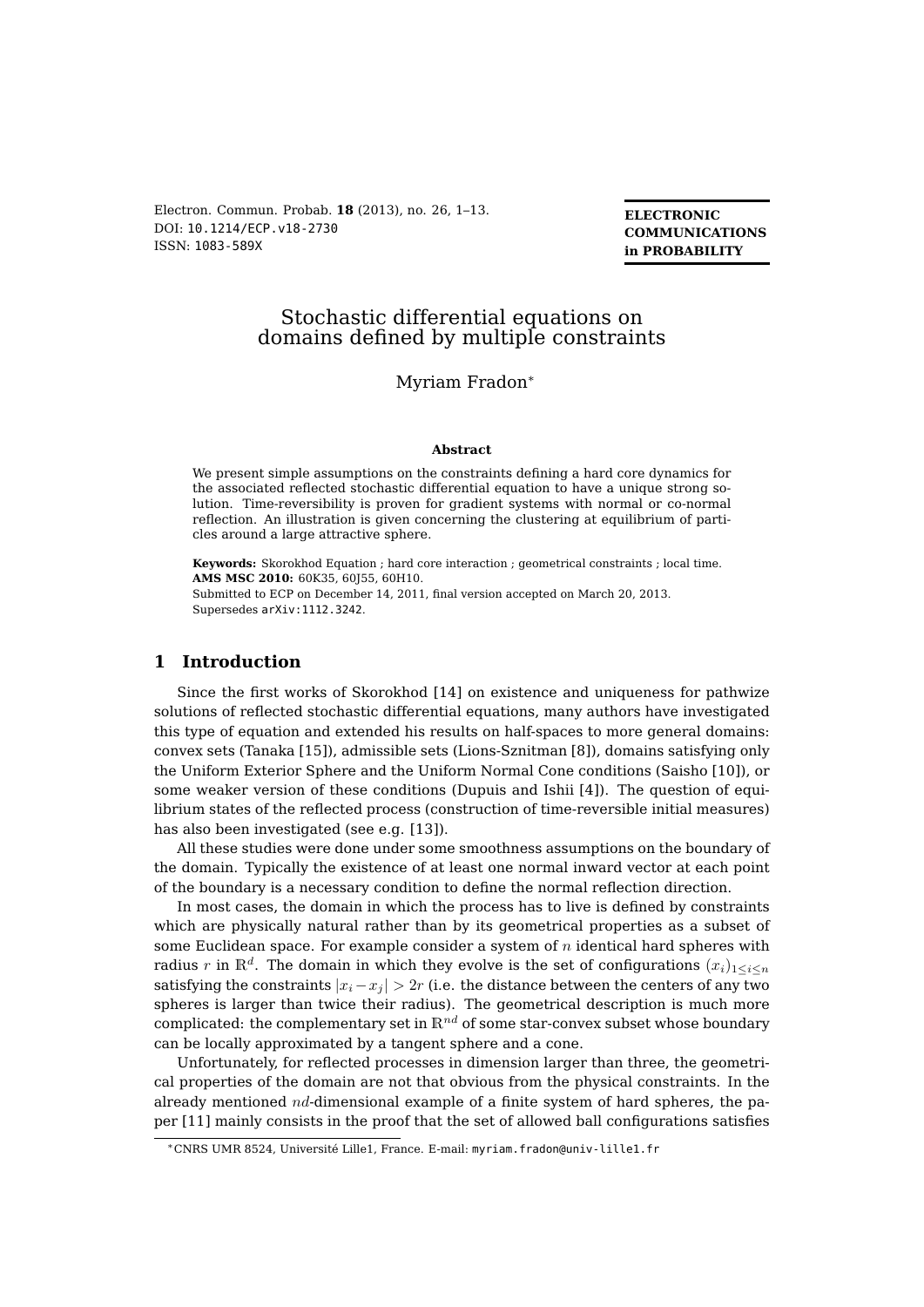the Uniform Exterior Sphere and Uniform Interior Cone property. In [\[12\]](#page-12-8) and [\[5\]](#page-12-9) too, a meticulous and extensive geometrical study has to be performed before the stochastic analysis of the dynamics.

We present in this note a constraint-based assumption to construct pathwise solutions of Skorokhod problems (even for non-reversible dynamics). Our aim is to deal with assumptions as simple and physically natural as possible, even if they are not the weakest ones.

In the special case of time-reversible dynamics, Skorokhod problems can be studied using potentiel theory. This Dirichlet form approach allows constructions on relatively non-smooth domains, as done in the seminal article of Chen [\[3\]](#page-12-10). But our aim here is to deal with either reversible or non-reversible cases. We want an explicit criterion on the constraints which enables a pathwise construction of the solution, i.e. it constructs the path X and its local time L as a function of the path W of the Brownian motion defined on the underlying Probability space. So the technics are closer to Saisho's approach than to potentiel theory.

This note is divided in two parts.

The first part (section [2\)](#page-1-0) exhibits a new compatibility criterion for constraints. If it is satisfied, then the reflected stochastic differential equation admits a unique strong solution. The proof uses the Uniform Exterior Sphere and the Uniform Normal Cone conditions, hence it ultimately relies on the convergence of the discretized Brownian pathes projected on the subset of  $\mathbb{R}^d$  where all the constraints are satisfied. The solution is time-reversible in the special case of a gradient system whose reflection direction is consistent with its diffusion coefficient.

In section [3](#page-6-0) we present an illustration inspired by [\[2\]](#page-12-11). We consider the behaviour of many spherical particles around a sphere. They are submitted to a smooth attractive influence and their motion is perturbated by collisions into other particles and into the sphere. We prove that at equilibrium and for low temperature all particles are as close as possible, all located beneath some altitude with high probability. Applications to more realistic models (see e.g. [\[9\]](#page-12-12) or [\[1\]](#page-12-13)) are currently investigated.

# <span id="page-1-0"></span>**2 Reflected stochastic differential equation under multiple constraints**

We are interested in a process living in the closure of a domain  $D$ . This domain is defined by a finite set  ${\mathcal F}$  of smooth  ${\mathbb R}$ -valued constraint functions on  ${\mathbb R}^d$ :

$$
\mathcal{D} = \left\{ \mathbf{x} \in \mathbb{R}^d; \ f(\mathbf{x}) > 0 \text{ for each } f \in \mathcal{F} \right\}.
$$

 $D$  is an intersection of smooth sets (arbitrary many of them provided they are in finite number) so its boundary is a finite union of smooth boundaries:

$$
\partial \mathcal{D} = \bigcup_{f \in \mathcal{F}} \left\{ \mathbf{x} \in \overline{\mathcal{D}}; \ f(\mathbf{x}) = 0 \right\}.
$$

Since we want the process to be reflected on the boundary of  $D$  we have to assume some regularity on the functions in F. The reflection at any point  $x \in \partial \mathcal{D}$  occurs either in the inward normal direction  $\nabla f(\mathbf{x})$  or with a fixed deviation from the normal direction. So we have to suppose the existence of a direction which is normal to the boundary:  $\nabla f(\mathbf{x}) \neq 0$  for each  $\mathbf{x} \in \overline{\mathcal{D}}$  such that  $f(\mathbf{x}) = 0$ . We actually assume something more: the first derivative of the functions of  $\mathcal F$  admits some positive uniform lower bound, their second derivative is uniformly bounded and, most important, the boundary of each single-constraint set  $\{x : f(x) > 0\}$  crosses the boundaries of the other singleconstraint sets at "not too sharp an angle". To be more precise, we have to exclude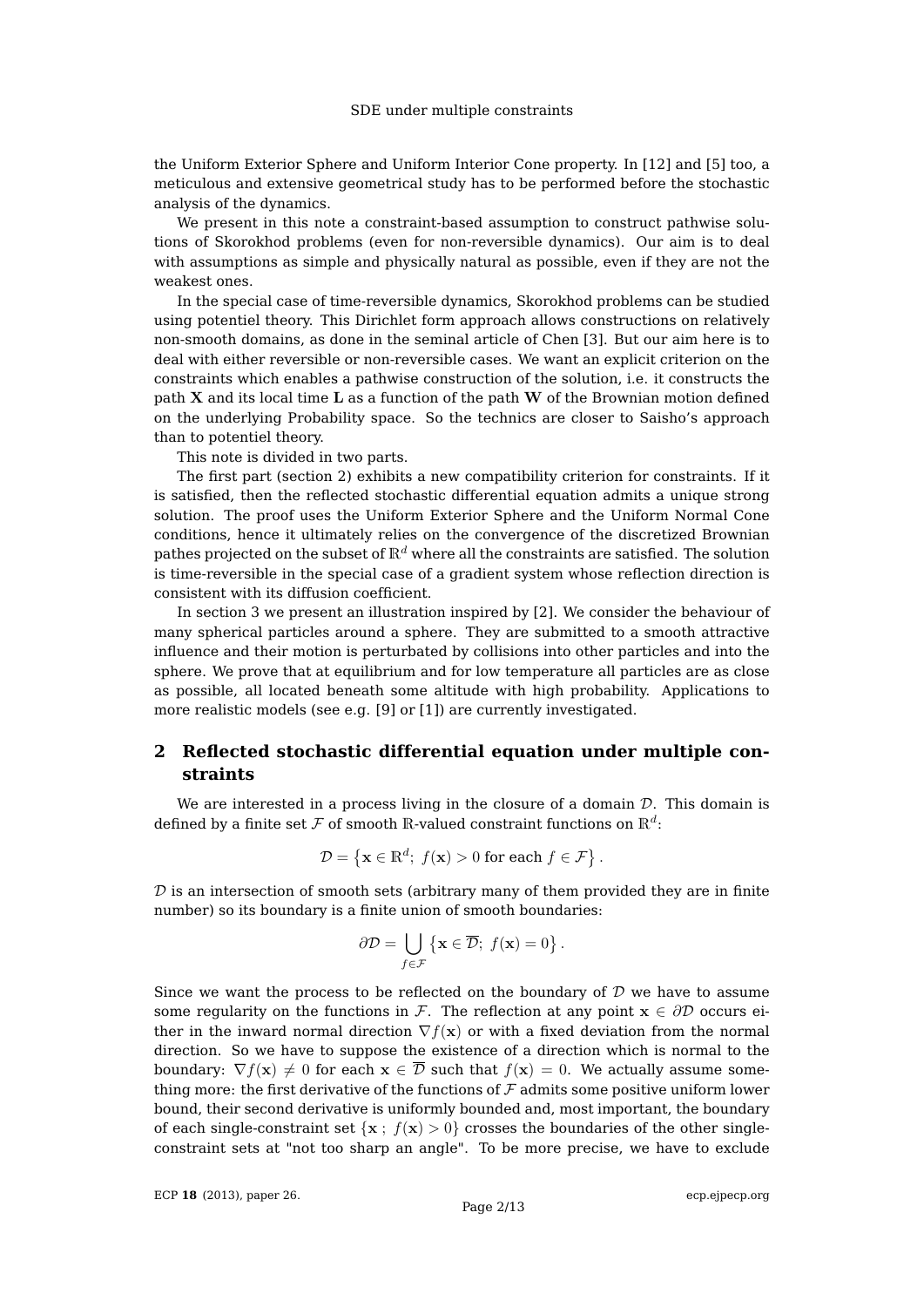infinitely sharp "thorns" whose vertex admits inward normal vectors in opposite directions. This is what we call compatibility between the constraints:

<span id="page-2-0"></span>**Definition 2.1.** Let F be a finite set of R-valued  $\mathcal{C}^2$ -functions on  $\mathbb{R}^d$ . These functions are called compatible constraints if

- $\mathcal{D} := \{ \mathbf{x} \in \mathbb{R}^d; f(\mathbf{x}) > 0 \text{ for each } f \in \mathcal{F} \}$  is a non-empty connected set ;
- for each  $f \in \mathcal{F}$ , inf $\{|\nabla f(\mathbf{x})|; \mathbf{x} \in \overline{\mathcal{D}}, f(\mathbf{x}) = 0\} > 0$ and  $\sup\{|D^2f(\mathbf{x})|;\ \mathbf{x}\in\mathbb{R}^d\}<+\infty$ ;
- $\inf_{\mathbf{x} \in \partial \mathcal{D}} \delta(0, \text{Conv}(\mathbf{x})) > 0$

where  $Conv(x)$  is the convex hull of the unit normal vectors to the boundaries at point x:

$$
Conv(\mathbf{x}) = \left\{ \sum_{f \in \mathcal{F}, f(\mathbf{x}) = 0} c_f \frac{\nabla f(\mathbf{x})}{|\nabla f(\mathbf{x})|} \quad \text{s.t.} \quad c_f \ge 0 \text{ and } \sum_{f \in \mathcal{F}, f(\mathbf{x}) = 0} c_f = 1 \right\}.
$$

Here and in the sequel,  $\delta$  denotes the Euclidean distance in  $\mathbb{R}^d$ ,  $|\mathbf{y}|$  denotes the Euclidean norm of vector y and  $|M| = \sup\{|My|/|y|$ ;  $y \in \mathbb{R}^d\}$  denotes the norm of the matrix  $M$ . Lebesque measure is denoted by  $d\mathbf{x}$ .

The next main theorem states that our compatibility definition provides a convenient assumption to ensure the existence of a reflected process within a set defined by constraints. In most models, for the sake of simplicity, the reflection direction is the inward normal direction on the boundary. Here we consider a co-normal reflection, as in the case treated in [\[6\]](#page-12-14) or in Section [3.](#page-6-0) We state the result with a fixed deviation  $\theta$  <sup>t</sup> $\theta$  from the normal direction.  ${}^t\theta$  denotes the transposed matrix. Normal reflection corresponds to the special case  $\theta = I_d$ .

<span id="page-2-3"></span>**Theorem 2.2** (Existence and uniqueness). Let  $\theta$  be a fixed  $d \times d$  invertible matrix and F be a set of compatible constraints with  $\mathcal{D} = \bigcap_{f \in \mathcal{F}} \big\{ \mathbf{x} \in \mathbb{R}^d; \ f(\mathbf{x}) > 0 \big\}$  the corresponding subset of  $\mathbb{R}^d$ . If  $\sigma:\overline{\mathcal{D}}\longrightarrow\mathbb{R}^{d^2}$  and  $\mathrm{b}:\overline{\mathcal{D}}\longrightarrow\mathbb{R}^d$  are bounded Lipschitz continuous functions on  $\overline{\mathcal{D}}$ , then the reflected stochastic differential equation

<span id="page-2-1"></span>
$$
\mathbf{X}(t) = \mathbf{x} + \int_0^t \boldsymbol{\sigma}(\mathbf{X}(s))d\mathbf{W}(s) + \int_0^t \mathbf{b}(\mathbf{X}(s))ds + \sum_{f \in \mathcal{F}} \int_0^t \boldsymbol{\theta}^t \boldsymbol{\theta} \nabla f(\mathbf{X}(s))dL_f(s) \qquad (2.1)
$$

has for each starting point  $x \in D$  a unique strong solution in  $\overline{D}$ , where the local times  $L_f$  satisfy  $L_f(\cdot) = \int_0^\infty \mathbb{1}_{f(\mathbf{X}(s))=0} dL_f(s)$ .

In this theorem "strong uniqueness of the solution" stands for strong uniqueness in the sense of [\[7\]](#page-12-15) chap.IV def.1.6 of the process **X**, not of the local times  $L_f$ .

<span id="page-2-2"></span>**Lemma 2.3.** In definition [2.1](#page-2-0) the condition  $\inf_{\mathbf{x} \in \partial \mathcal{D}} \delta(0, \text{Conv}) > 0$  is equivalent to

$$
\exists \beta_0 > 0 \quad \forall \mathbf{x} \in \partial \mathcal{D} \quad \exists \mathbf{v} \neq 0 \quad \forall f \in \mathcal{F} \text{ s.t. } f(\mathbf{x}) = 0 \quad \mathbf{v} \cdot \nabla f(\mathbf{x}) \ge \beta_0 |\mathbf{v}| \ |\nabla f(\mathbf{x})|
$$

where the dot denotes the Euclidean scalar product.

Though this statement is longer and apparently more difficult to obtain than an uniform lower bound on the norms of the convex combinations, it is in some sense more intuitive. It states the existence of cones (with vertex x, axis v and aperture  $2 \arccos \beta_0$ ) which contain all the inward normal vectors given by the constraints at point x. The positivity condition ensures that these cones do not degenerate into half-spaces. This condition is easier to check in some concrete situations (e.g. section [3\)](#page-6-0).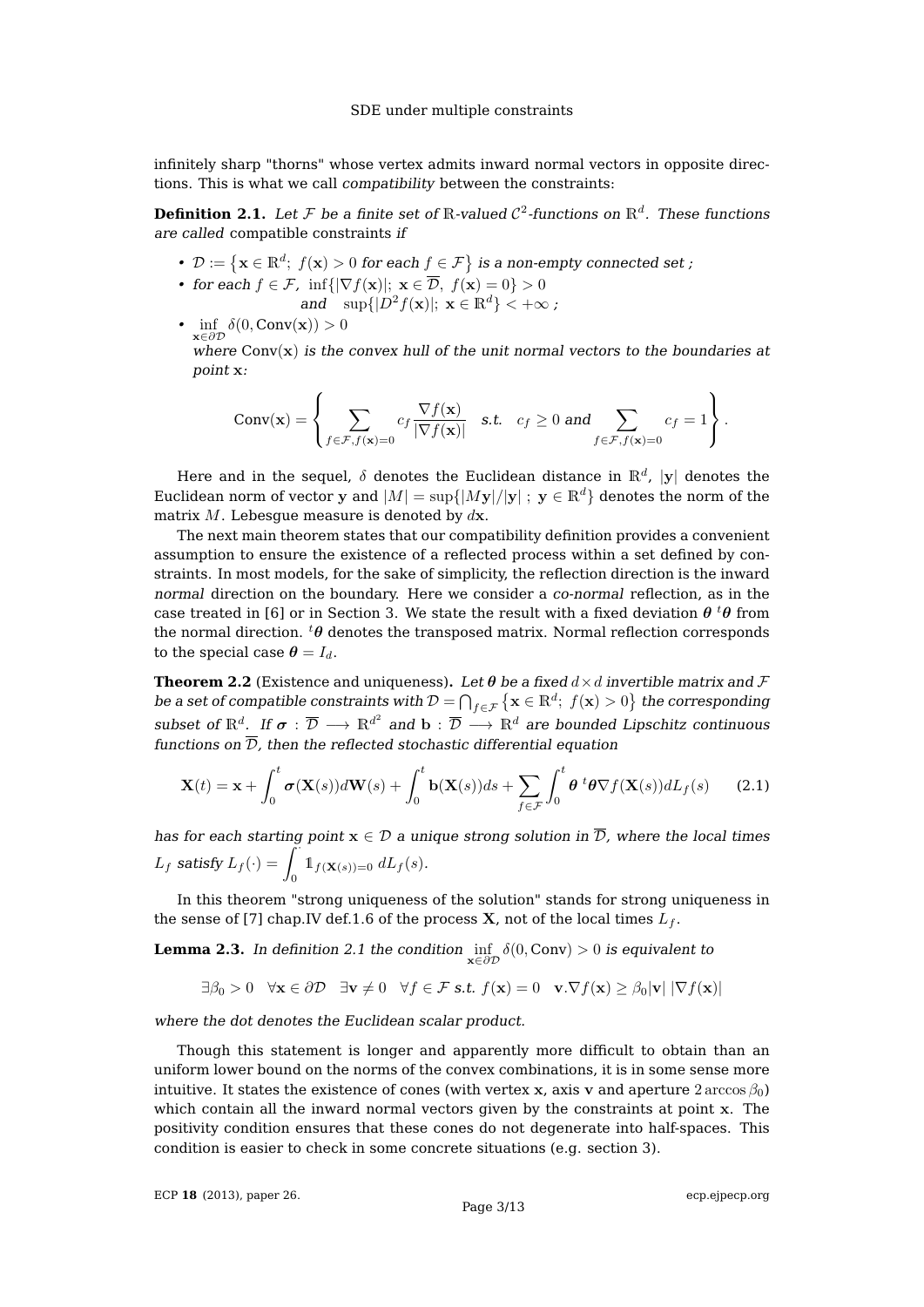<span id="page-3-1"></span>**Lemma 2.4** (Stability of the compatibility property). Let  $\mathcal F$  be a set of compatible constraints on  $\mathbb{R}^d$ .

- If  $\theta$  is a  $d \times d$  invertible matrix, the transformed constraints  $\{f(\theta) : f \in \mathcal{F}\}\)$  are compatible.
- If all constraints disregard one of the coordinates then  $\mathcal F$  induces a set of compatible constraints on  $\mathbb{R}^{d-1}$ , that is, if  $f(x_1, \dots, x_{d-1}, x_d) = f(x_1, \dots, x_{d-1}, 0)$  for each f in F and each  $\mathbf{x} = (x_1, \dots, x_d)$  in  $\mathbb{R}^d$  then  $\left\{ \underline{f}: \begin{array}{c} \mathbb{R}^{d-1} \longrightarrow \mathbb{R} \\ \underline{\mathbf{x}} \longmapsto f(\underline{\mathbf{x}}, 0) \end{array} \right\}$  is compatible.

In the special case where  $\sigma$  is constant and b is a gradient, equation [\(2.1\)](#page-2-1) admits a time-reversible measure  $\mu$  (i.e. the distribution of the solution with initial measure  $\mu$  is invariant under the transformation  $\big( \mathbf{X}(\cdot),(L_f(\cdot))_{f\in\mathcal{F}} \big)\longrightarrow \big( \mathbf{X}(T-\cdot),(L_f(T-\cdot)-\cdot)_{f\in\mathcal{F}} \big)$  $L_f(T)$ <sub> $f \in \mathcal{F}$ </sub> for each  $T > 0$ ):

<span id="page-3-2"></span>**Theorem 2.5** (Reversibility in the gradient case). Let  $\theta$  denote a fixed  $d \times d$  invertible matrix and let F be a set of compatible constraints. If  $\Phi$  is a  $\mathcal{C}^2$ -function on  $\mathbb{R}^d$  with bounded derivatives, then the solution of

<span id="page-3-0"></span>
$$
\mathbf{X}(t) = \mathbf{X}(0) + \theta \mathbf{W}(t) - \frac{1}{2} \int_0^t \theta^t \theta \nabla \Phi(\mathbf{X}(s)) ds + \sum_{f \in \mathcal{F}} \int_0^t \theta^t \theta \nabla f(\mathbf{X}(t)) d\mathbf{L}_f(s)
$$
(2.2)

admits  $d\mu(\mathbf{x}) = \mathbb{1}_{\mathcal{D}}(\mathbf{x})e^{-\Phi(\mathbf{x})}d\mathbf{x}$  as a time-reversible measure.

The existence and reversibility of a weak solution of [\(2.2\)](#page-3-0) is a simple special case of [\[3\]](#page-12-10) if the domain  $D$  is bounded: the constraints are smooth enough for a regular exhaustion of D to admit a uniform bound on the surface measures of the boundaries. Thus  $D$ complies with the assumptions of theorem 5.1 in [\[3\]](#page-12-10). However the small illustration in section [3](#page-6-0) and some realistic applications as in [\[9\]](#page-12-12) involve unbounded domains.

The remaining of this section is devoted to the proofs of the above results. We first prove lemmas [2.3](#page-2-2) and [2.4](#page-3-1) which will be useful in the other proofs and then proceed to theorems [2.2](#page-2-3) and [2.5.](#page-3-2)

Proof of lemma [2.3.](#page-2-2) The third compatibility condition is

 $\exists \beta_0 > 0 \ \forall \mathbf{x} \in \partial \mathcal{D} \ \delta(0, \text{Conv}(\mathbf{x})) \geq \beta_0.$ 

The condition in lemma [2.3](#page-2-2) can be rewritten as

$$
\exists \beta_0 > 0 \; \forall \mathbf{x} \in \partial \mathcal{D} \quad \max_{\mathbf{v} \neq 0} \min \left\{ \frac{\mathbf{v}}{|\mathbf{v}|} \cdot \frac{\nabla f(\mathbf{x})}{|\nabla f(\mathbf{x})|}; \; f \in \mathcal{F}, \; f(\mathbf{x}) = 0 \right\} \ge \beta_0.
$$

Thus it suffices to prove that for each  $x \in \partial \mathcal{D}$ 

$$
\delta(0, \text{Conv}(\mathbf{x})) = \max_{|\mathbf{v}|=1} \min \left\{ \mathbf{v} \cdot \frac{\nabla f(\mathbf{x})}{|\nabla f(\mathbf{x})|}; \ f \in \mathcal{F}, \ f(\mathbf{x}) = 0 \right\}.
$$

The lower bound on  $\delta(0, \text{Conv}(\mathbf{x}))$  follows from the inequality

$$
|\mathbf{y}| \geq \mathbf{y} \cdot \mathbf{v} \geq \min_{f \in \mathcal{F}, f(\mathbf{x}) = 0} \frac{\nabla f(\mathbf{x})}{|\nabla f(\mathbf{x})|} \cdot \mathbf{v}
$$

which holds for every unit vector v and every  $y \in Conv(x)$  because families  $(c_f)$  of non-negative numbers summing up to 1 satisfy

$$
\left(\sum_{f,f(\mathbf{x})=0} c_f \frac{\nabla f(\mathbf{x})}{|\nabla f(\mathbf{x})|}\right) \cdot \mathbf{v} \ge \left(\sum_{f,f(\mathbf{x})=0} c_f \right) \min_{f,f(\mathbf{x})=0} \frac{\nabla f(\mathbf{x})}{|\nabla f(\mathbf{x})|} \cdot \mathbf{v}
$$

ECP **18** [\(2013\), paper 26.](http://dx.doi.org/10.1214/ECP.v18-2730)

[ecp.ejpecp.org](http://ecp.ejpecp.org/)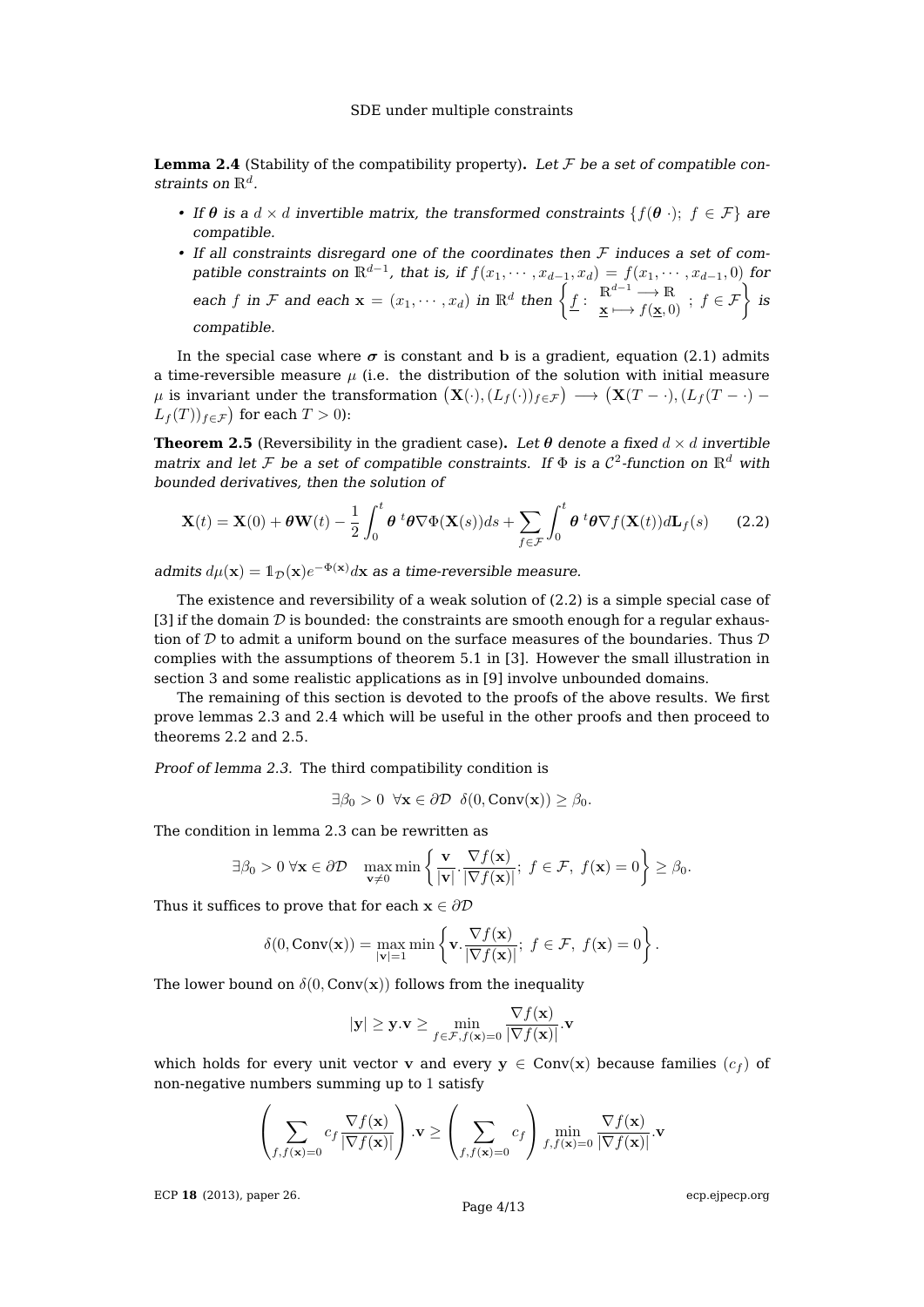Since the convex hull  $Conv(x)$  is a closed set, it contains an element z with minimal norm:  $|z| = \delta(0, \text{Conv}(x))$ . For each f satisfying  $f(x) = 0$  and for each positive  $\varepsilon$ , the convex combination  $\frac{1}{1+\varepsilon} \left( \mathbf{z} + \varepsilon \frac{\nabla f(\mathbf{x})}{|\nabla f(\mathbf{x})|} \right)$  $\left(\frac{\nabla f(\mathbf{x})}{|\nabla f(\mathbf{x})|}\right)$  belongs to the convex hull hence its norm can not be smaller than  $|z|$ :

$$
|\mathbf{z}|^2 + \varepsilon^2 + 2 \varepsilon \mathbf{z} \cdot \frac{\nabla f(\mathbf{x})}{|\nabla f(\mathbf{x})|} \ge (1+\varepsilon)^2 |\mathbf{z}|^2 \qquad \text{i.e.} \qquad \varepsilon + 2 \mathbf{z} \cdot \frac{\nabla f(\mathbf{x})}{|\nabla f(\mathbf{x})|} \ge (2+\varepsilon)|\mathbf{z}|^2
$$

This proves that  $\frac{\mathbf{z}}{|\mathbf{z}|} \cdot \frac{\nabla f(\mathbf{x})}{|\nabla f(\mathbf{x})|}$  $\frac{V(f(x))}{|\nabla f(x)|} \geq |z| = \delta(0, \text{Conv}(x))$  and provides the upper bound on  $\delta(0, Conv(\mathbf{x})).$  $\Box$ 

Proof of lemma [2.4.](#page-3-1) Let us prove the compatibility of the set  $\mathcal{F}^{\theta} = \{g(\cdot) = f(\theta) \mid ; f \in \mathcal{F}^{\theta} \}$  $\mathcal{F} \}$  of transformed constraints.  $\theta^{-1}\mathcal{D} = \{ \mathbf{y} \in \mathbb{R}^d; \; \forall f \in \mathcal{F} \; f(\theta \mathbf{y}) > 0 \}$  is a non-empty connected set as continuous image of the non-empty connected set  $D$ .  $\theta$  also transforms the bounds on the f's into bounds on the g's. Lemma [2.3](#page-2-2) with v replaced by  $\theta$ v provides the existence of some positive  $\beta_0$  such that

$$
\forall \mathbf{x} \in \partial \mathcal{D} \quad \exists \mathbf{v} \neq 0 \quad \forall f \in \mathcal{F} \text{ s.t. } f(\mathbf{x}) = 0 \quad \mathbf{v} \cdot \mathbf{v} \nabla f(\mathbf{x}) \ge \beta_0 |\boldsymbol{\theta} \mathbf{v}| \ |\nabla f(\mathbf{x})|.
$$

Replacing x by  $\theta$ y we obtain

$$
\forall \mathbf{y} \in \partial(\boldsymbol{\theta}^{-1} \mathcal{D}) \quad \exists \mathbf{v} \neq 0 \quad \forall g \in \mathcal{F}^{\boldsymbol{\theta}} \text{ s.t. } g(\mathbf{y}) = 0
$$

$$
\mathbf{v}.\nabla g(\mathbf{y}) \ge \beta_0 |\boldsymbol{\theta} \mathbf{v}| \mid^t \boldsymbol{\theta}^{-1} \nabla g(\mathbf{y})| \ge \beta_0 \frac{|\mathbf{v}|}{|\boldsymbol{\theta}^{-1}|} \frac{|\nabla g(\mathbf{y})|}{|t \boldsymbol{\theta}|}.
$$

Thanks to lemma [2.3](#page-2-2) with  $\beta'_0 = \frac{\beta_0}{|\theta^{-1}|\ |\mathbf{t}\theta|}$ , this proves that  $\mathcal{F}^{\theta}$  is a set of compatible constraints.

In order to prove the second part of lemma [2.4,](#page-3-1) we now assume that  $f(\mathbf{x}, x_d) =$  $f(\mathbf{x},0)$  for each  $f$  in  $\mathcal F$  and each  $(\mathbf{x},x_d)$  in  $\mathbb R^d.$  The set  $\mathcal D=\{\mathbf{x}\in\mathbb R^d;\ f(\mathbf{x})>0\}$  is equal to  $\mathcal{D}\times\mathbb{R}$  where  $\mathcal{D}=\{\mathbf{z}\in\mathbb{R}^{d-1};~f(\mathbf{z})>0\}$  is a non empty connected set as a projection of a non-empty connected set. The lower bound on  $\nabla f$  and the upper bound on  $D^2 f$  transfer to f because  $\nabla f = (\nabla f, 0)$  and  $D^2 f(x) = D^2 f(x_1, \dots, x_{d-1}, 0)$ . From the compatibility of  $\overline{\mathcal{F}}$ , we also get the existence of a positive  $\beta_0$  such that for each  $x \in \partial \mathcal{D}$  there exists a unit vector v satisfying  $\mathbf{v} \cdot \nabla f(\mathbf{x}) \geq \beta_0 |\nabla f(\mathbf{x})|$  for each function  $f \in \mathcal{F}$  vanishing at point x. The last coordinate of  $\nabla f(\mathbf{x})$  vanishes hence  $\underline{\mathbf{v}} = (v_1, \dots, v_{d-1}) \neq 0$ . Since  $\partial \mathcal{D} = \partial \mathcal{D} \times \mathbb{R}$  we obtain the compatibility of the f's:

$$
\exists \beta_0 > 0 \quad \forall \mathbf{z} \in \partial \mathcal{D} \quad \exists \mathbf{y} \neq 0 \quad \forall f \in \mathcal{F} \text{ s.t. } \underline{f}(\mathbf{z}) = 0 \quad \underline{\mathbf{v}}.\nabla \underline{f}(\mathbf{z}) \ge \beta_0 |\underline{\mathbf{v}}| \ |\nabla \underline{f}(\mathbf{z})|
$$

Proof of theorems [2.2](#page-2-3) and [2.5.](#page-3-2)

**The case of normal reflection:** we assume here that  $\theta = I_d$ . According to corollary 3.6 of [\[5\]](#page-12-9), equation [\(2.1\)](#page-2-1) has a unique strong solution as soon as  $D$  satisfies the four assumptions of the inheritance criterion for Uniform Exterior Sphere and Uniform Normal Cone conditions (proposition 3.4 in [\[5\]](#page-12-9)). We will check these four assumptions in the unusual order (i) (ii) (iv) (iii) because some parameter appearing in (iii) depends on a parameter defined in (iv). We use the notations  $\nabla f := \inf\{|\nabla f|(\mathbf{x}); \mathbf{x} \in \overline{\mathcal{D}}, f(\mathbf{x}) = 0\}$ and  $||D^2f||_{\infty} := \sup\{|D^2f|(\mathbf{x}); \mathbf{x} \in \mathbb{R}^d\}.$ 

Assumption (i): We have to prove that  $\{{\bf x}\in\mathbb{R}^d\;;\;f({\bf x})\ge 0\}$  has  $\mathcal{C}^2$  boundary in  $\overline{\mathcal{D}}$  for each constraint f. Let us fix  $x \in \overline{\mathcal{D}}$  such that  $f(x) = 0$ . By definition of the constraint functions  $\nabla f(\mathbf{x}) \neq 0$ , that is, we can choose an index k such that  $\nabla_k f(\mathbf{x}) \neq 0$ . For

 $\Box$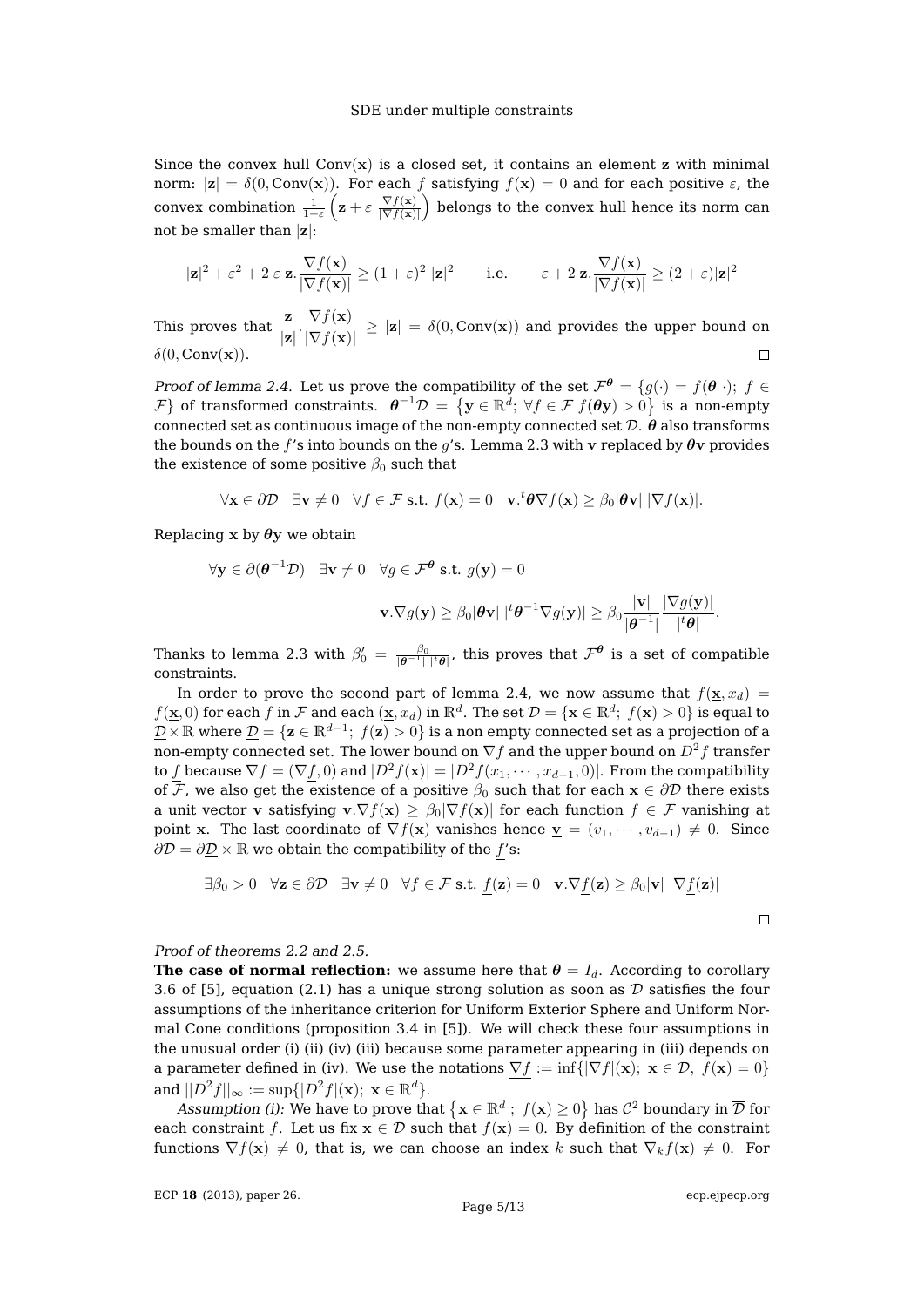simplicity sake we assume that  $\nabla_d f(\mathbf{x}) > 0$  (the idea easily adapts to  $k \neq d$  and to negative partial derivatives). Applying the implicit function theorem to the  $\mathcal{C}^2$ -function f, we obtain the existence of a neighborhood V of  $(x_1, \ldots, x_{d-1})$ , a neighborhood  $U'$ of  $x_d$  and an increasing  $\mathcal{C}^2$ -function  $h$  such that the  $\mathcal{C}^2$ -diffeomorphism  $(y_1,\ldots,y_d)\longmapsto$  $(y_1, \ldots, y_{d-1}, f(y_1, \ldots, y_d))$  maps  $\{y \in V \times U'; f(y) \ge 0\}$  to

$$
\{(y_1,\ldots,y_{d-1},z_d)\in V\times U';\ z_d\geq h(y_1,\ldots,y_{d-1},0)\}.
$$

Hence the subset  $\{{\bf x}\in\mathbb{R}^d;\;f({\bf x})\ge 0\}$  has  $\mathcal{C}^2$  boundary in  $\overline{\mathcal{D}}$  and its inward normal direction at point x is  $\frac{\nabla f(\mathbf{x})}{\nabla f(\mathbf{x})}$  $\frac{\partial}{\partial \nabla f(\mathbf{x})}$ .

Assumption (ii): Let us prove that  $\{{\bf x}\in\mathbb{R}^d;\;f({\bf x})\ge 0\}$  satisfies the Uniform Exterior Sphere property restricted to  $\overline{\mathcal{D}}$ . According to definition 3.1 in [\[5\]](#page-12-9), we have to prove that there exists some positive  $\alpha_f$  such that, for each  $x \in \overline{\mathcal{D}}$  satisfying  $f(x) = 0$ , one has

<span id="page-5-0"></span>
$$
\forall \mathbf{y} \text{ s.t. } f(\mathbf{y}) \ge 0 \qquad (\mathbf{y} - \mathbf{x}). \frac{\nabla f(\mathbf{x})}{|\nabla f(\mathbf{x})|} + \frac{1}{2\alpha_f} |\mathbf{y} - \mathbf{x}|^2 \ge 0. \tag{2.3}
$$

Let us fix  $x \in \overline{\mathcal{D}}$  on which f vanish. Taylor formula gives

$$
\nabla f(\mathbf{x}).(\mathbf{y}-\mathbf{x}) + \frac{1}{2}(\mathbf{y}-\mathbf{x}).D^2 f(\mathbf{x} + c^*(\mathbf{y}-\mathbf{x}))(\mathbf{y}-\mathbf{x}) = f(\mathbf{y})
$$

for each  $\mathbf{y}\in\mathbb{R}^d$  with some  $c^*\in[0;1]$  depending on  $\mathbf y$  and  $\mathbf x.$  In particular, for  $\mathbf y$  such that  $f(\mathbf{y}) \geq 0$  we obtain  $(\mathbf{y} - \mathbf{x}) \cdot \frac{\nabla f(\mathbf{x})}{\nabla f(\mathbf{x})}$  $\frac{\nabla f(\mathbf{x})}{|\nabla f(\mathbf{x})|} + \frac{||D^2f||_{\infty}}{2|\nabla f(\mathbf{x})|}$  $\frac{||D-f||_\infty}{2|\nabla f(\mathbf{x})|}|\mathbf{y}-\mathbf{x}|^2 \geq 0$  which gives [\(2.3\)](#page-5-0) with  $\alpha_f = \frac{\nabla f}{\ln 2 \cdot f}$  $\frac{1}{||D^2f||_{\infty}}$ .

Assumption (iv): We have to prove the existence of some  $\beta_0 > 0$  such that for each  $\mathbf{x} \in \partial \mathcal{D}$  there exists a unit vector  $\mathbf{l}_{\mathbf{x}}^0$  satisfying  $\mathbf{l}_{\mathbf{x}}^0 \cdot \nabla f(\mathbf{x}) \ge \beta_0 |\nabla f|$  for each constraint such that  $f(x) = 0$ . But this has already been done in lemma [2.3](#page-2-2) with  $\beta_0 =$  $\inf_{\mathbf{x}\in\partial\mathcal{D}}d(0,\mathrm{Conv}(\mathbf{x}))$  and  $\mathbf{l}_{\mathbf{x}}^0=\frac{\mathbf{z}}{|\mathbf{z}|}$  for some z with minimal norm in Conv $(\mathbf{x})$ .

Assumption (iii): We have to prove that each set  $\{x \in \mathbb{R}^d; f(x) \ge 0\}$  satisfies the Uniform Normal Cone property restricted to  $\overline{\mathcal{D}}$  with constant  $\beta_f$  smaller than  $\beta_0^2/2$ . Taylor formula for the derivative of  $f$  yields  $\nabla f(\mathbf{y})=\nabla f(\mathbf{x})+D^2f(\mathbf{x}+c^*(\mathbf{y}-\mathbf{x}))(\mathbf{y}-\mathbf{x})$ for some  $c^* \in [0;1]$  depending on y and x. We obtain for x and y on which f vanish

$$
\frac{\nabla f(\mathbf{x}).\nabla f(\mathbf{y})}{|\nabla f(\mathbf{x})||\nabla f(\mathbf{y})|} = \frac{|\nabla f(\mathbf{x})|}{|\nabla f(\mathbf{y})|} + \frac{\nabla f(\mathbf{x}).D^2 f(\mathbf{x} + c^*(\mathbf{y} - \mathbf{x}))( \mathbf{y} - \mathbf{x})}{|\nabla f(\mathbf{x})||\nabla f(\mathbf{y})|}.
$$

Since  $|\nabla f(\mathbf{x})| \ge |\nabla f(\mathbf{y})| - |D^2 f(\mathbf{x} + c^*(\mathbf{y} - \mathbf{x}))(\mathbf{y} - \mathbf{x})|$  the right hand side is not smaller than

$$
1 - \frac{|D^2 f(\mathbf{x} + c^*(\mathbf{y} - \mathbf{x}))(y - \mathbf{x})|}{|\nabla f(\mathbf{y})|} - \frac{|\nabla f(\mathbf{x})||D^2 f(\mathbf{x} + c^*(\mathbf{y} - \mathbf{x}))(y - \mathbf{x})|}{|\nabla f(\mathbf{x})||\nabla f(\mathbf{y})|}
$$

i.e.  $\nabla f(\mathbf{x})$  $\frac{\nabla f(\mathbf{x})}{|\nabla f(\mathbf{x})|} \cdot \frac{\nabla f(\mathbf{y})}{|\nabla f(\mathbf{y})|}$  $\frac{\nabla f(\mathbf{y})}{|\nabla f(\mathbf{y})|} \geq 1 - 2 \frac{||D^2 f||_{\infty}}{\nabla f}$  $\frac{f(t) - f(t)}{\nabla f}$   $|\mathbf{y} - \mathbf{x}|$ . As a consequence, for any  $\beta_f \in ]0,1[$  one can choose a  $\delta_f > 0$  small enough such that for each  $x \in \overline{\mathcal{D}}$  satisfying  $f(x) = 0$  and each  $\mathbf{y} \in \overline{\mathcal{D}}$  satisfying  $f(\mathbf{y}) = 0$  and  $|\mathbf{y}-\mathbf{x}| \leq \delta_f$  one has  $\frac{\nabla f(\mathbf{y})}{|\nabla f(\mathbf{y})|} \cdot \frac{\nabla f(\mathbf{x})}{|\nabla f(\mathbf{x})|}$  $\frac{\nabla f(\mathbf{x})}{|\nabla f(\mathbf{x})|} \geq \sqrt{1-\beta_f^2}.$ 

This proves that  $\{x \in \mathbb{R}^d; f(x) \geq 0\}$  satisfies the Uniform Normal Cone property restricted to  $\overline{\cal D}$  with any constant  $\beta_f\in]0;1[.$  In particular it is satisfied with  $\beta_f<\beta_0^2/2$ as requested.

To complete the proof of theorems [2.2](#page-2-3) and [2.5](#page-3-2) for  $\theta = I_d$ , we proceed as in the proof of theorem 3.3 in [\[5\]](#page-12-9), replacing the probability measure  $d\mu(\mathbf{x})=\frac{1}{Z}\mathbb{1}_{\mathcal{D}}(\mathbf{x})e^{-\Phi(\mathbf{x})}d\mathbf{x}$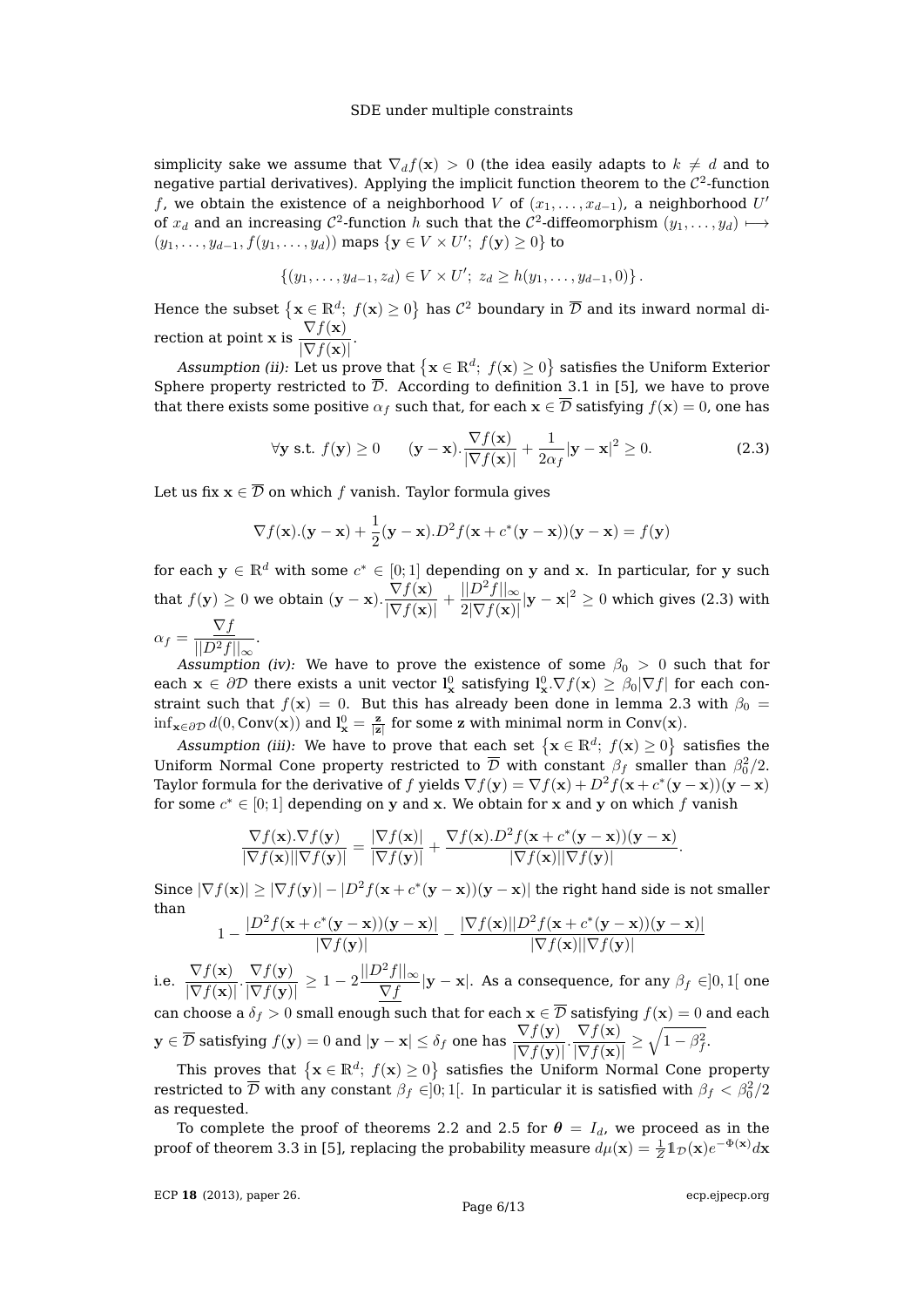in that proof by the ( $\sigma$ -finite but maybe unbounded) measure  $\mu$  defined by  $d\mu(\mathbf{x}) =$  $1_{\mathcal{D}}(\mathbf{x})e^{-\Phi(\mathbf{x})}d\mathbf{x}$ . Girsanov theorem yields the density of the distribution of the process with initial measure  $\mu$  with respect to the distribution of reflected Brownian motion with Lebesgue measure as initial measure. Since both this density and the distribution of reflected Brownian motion starting from Lebesgue measure are time-reversal invariant, we obtain the reversibility of the solution with initial measure  $\mu$ .

**The case of co-normal reflection:** Let us check that the results obtained in the normal reflection case  $\theta = I_d$  transfer to the case of any invertible matrix  $\theta$ . Using the notation  $\mathbf{X}^{\boldsymbol{\theta}}=\boldsymbol{\theta}^{-1}\mathbf{X}$ , existence and uniqueness for equation [\(2.1\)](#page-2-1) is equivalent to existence and uniqueness for

<span id="page-6-1"></span>
$$
\mathbf{X}^{\theta}(t) = \mathbf{X}^{\theta}(0) + \int_0^t \theta^{-1} \sigma(\theta \mathbf{X}^{\theta}(s)) d\mathbf{W}(s) + \int_0^t \theta^{-1} \mathbf{b}(\theta \mathbf{X}^{\theta}(s)) ds + \sum_{f \in \mathcal{F}} \int_0^t {}^t \theta \nabla f(\theta \mathbf{X}^{\theta}(s)) dL_f(s)
$$
\n(2.4)

in the closure of the set  $\bm\theta^{-1}\mathcal D=\left\{\mathbf y\in\mathbb R^d;\ \forall f\in\mathcal F|f(\bm\theta\mathbf y)>0\right\}$  with local times satisfying the condition  $L_f(\cdot) = \int_0^\cdot \mathbb{1}_{f(\boldsymbol{\theta} \mathbf{X}^{\boldsymbol{\theta}}(s))=0} dL_f(s)$ .

The transformed coefficients  $\bm{\sigma}^{\bm{\theta}}=\bm{\theta}^{-1}\bm{\sigma}(\bm{\theta}\;\cdot)$  and  $\mathbf{b}^{\bm{\theta}}=\bm{\theta}^{-1}\mathbf{b}(\bm{\theta}\;\cdot)$  inherit the boundedness and Lipschitz continuity property from  $\sigma$  and b. Lemma [2.4](#page-3-1) provides the compatibility of the set of transformed constraints  $\{f(\theta) : f \in \mathcal{F}\}\$ . Moreover, [\(2.4\)](#page-6-1) is an equation with normal reflection because  $\nabla(f(\theta)) = {}^t\theta \nabla f(\theta)$ . Thus equation [\(2.4\)](#page-6-1) and then equation [\(2.1\)](#page-2-1) have a unique strong solution.

Moreover, if  $\bm{\sigma}=\bm{\theta}$ ,  $\mathbf{b}=-\frac{1}{2}\bm{\theta}^t\bm{\theta}\nabla\Phi$  and  $\mathbf{X}(0)\sim 1_\mathcal{D}(\mathbf{x})e^{-\Phi(\mathbf{x})}d\mathbf{x}$  for some  $\mathcal{C}^2$ -function  $\Phi$  with bounded derivatives, then  $\mathbf{X}^{\boldsymbol{\theta}}$  is the solution of equation [\(2.4\)](#page-6-1) with  $\boldsymbol{\sigma}^{\boldsymbol{\theta}}$  =  $I_d$ ,  ${}^t\theta\nabla\Phi(\bm\theta\;\cdot)$  and initial distribution  $\mathbf{X}^{\bm\theta}(0)\sim 1\!\!\!1_{\bm\theta^{-1}\mathcal{D}}(\mathbf{y})e^{-\Phi(\bm\theta\mathbf{y})}|det(\bm\theta)|d\mathbf{y}.$  Thanks  $\mathbf{b}^{\boldsymbol{\theta}} = -\frac{1}{2}$ to the reversibility result obtained for normal reflection,  $X^{\theta}$  is time-reversible. This implies the time-reversibility of the solution of equation [\(2.1\)](#page-2-1).  $\Box$ 

### <span id="page-6-0"></span>**3 Example: cluster of particles around an attractive sphere**

Our aim in theorem [2.2](#page-2-3) is to easily obtain the existence of dynamics derived from physical models, so that we can concentrate on their ergodicity properties. We are interested in the convergence toward equilibrium for colloidal particles as in [\[9\]](#page-12-12). However, the study of the Janus particles described in [\[9\]](#page-12-12) is complicated by the fact that these spherical particles have an additional characteristic beside their position, which is an angular characterictic. In this note, we restrict ourselves to a small illustration of the previous results and we consider particles which have a simpler additional characteristic: a random radius.

We study the configuration of a large number of such particles around a fixed sphere we call the planet. These spherical hard particles have a random radius oscillating between a minimum and a maximum value (as in [\[5\]](#page-12-9)). Each particle is driven by a Brownian motion and undergoes the influence of the gravitational attraction generated by the planet. The motion is perturbated as the particles bump into each other and into the planet. In this illustration we obtain the existence and uniqueness of such a dynamics and we describe typical configurations of the equilibrium distribution of the particles. Using the results of section [2,](#page-1-0) we prove in proposition [3.3](#page-8-0) that the particles eventually tend to cluster at the surface of the planet when the temperature (represented by the diffusion coefficient) tends to zero.

More precisely, the planet is the closed ball  $B(0, R)$  in  $\mathbb{R}^d$  centered at the origin with radius  $R$ . A large number  $n$  of particles moves around it. Each particle is represented by the position  $x_i$  of its center in  $\mathbb{R}^d$  and the value  $\check{x}_i$  of its radius. Thus configurations are vectors  $\mathbf{x} = (x_1, \breve{x}_1, \dots, x_n, \breve{x}_n)$  in  $\mathbb{R}^{n(d+1)}$ .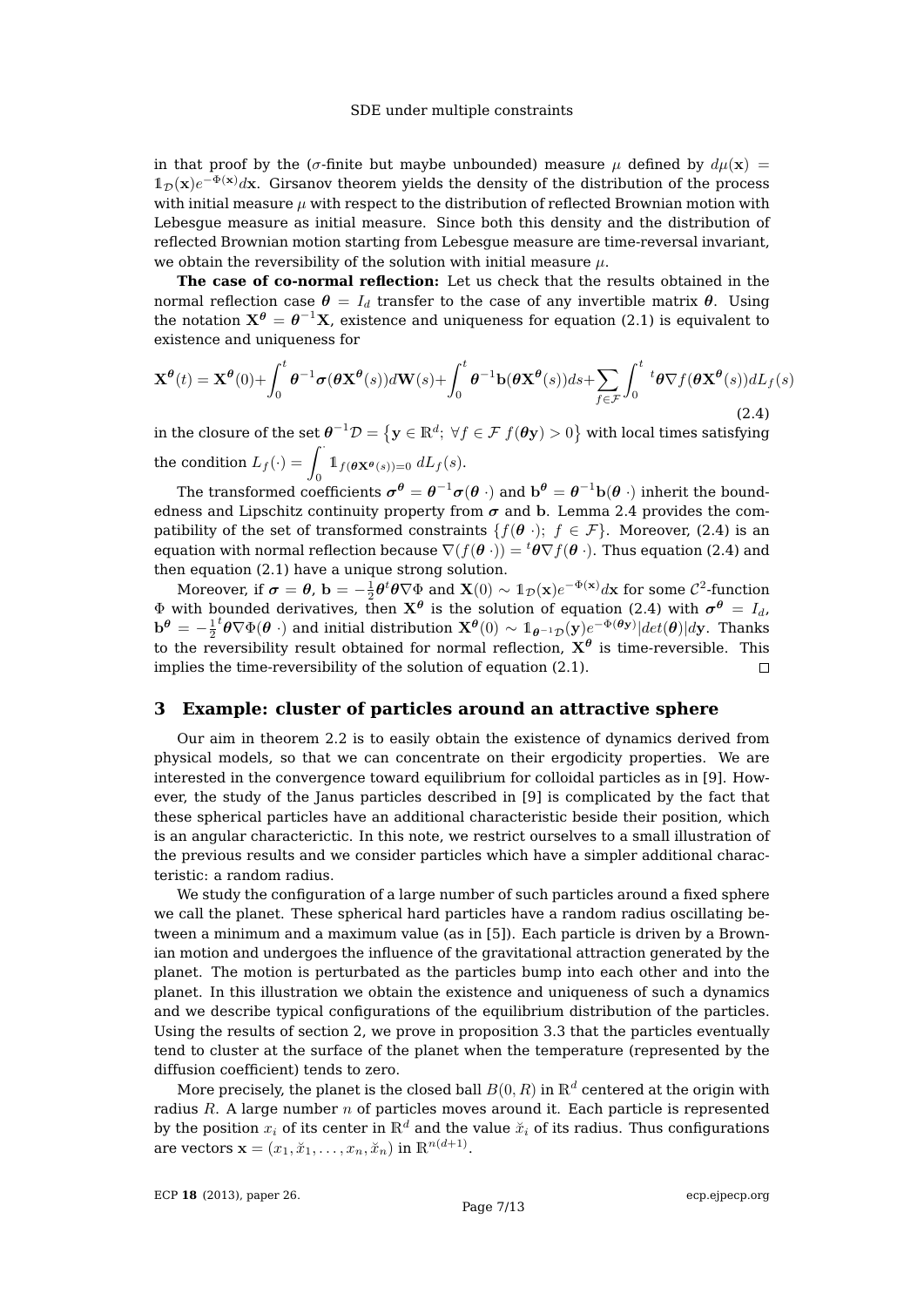To prevent negative radii, we enforce  $\check{x}_i \in [r_-, r_+]$  for some fixed values  $0 < r_- < r_+$ . Random oscillations of the positions of the particles are not on the same scale as random oscillations of their radii. The elasticity coefficient  $\ddot{\sigma} > 0$  of their surface takes this into account.

We assume that the gravity field  $\varphi$  generated by the planet is isotropic: it only depends on the norm  $|x|$ . As usual (see e.g. [\[2\]](#page-12-11)) the gravitational attraction appears as a drift in the dynamics. Function  $\varphi$  is an increasing function which is  $\mathcal{C}^2$  on  $]0;+\infty[.$ The drift decreases with the distance, but not too fast in the sense that  $\varphi^{\prime\prime}\leq0$  and  $\liminf_{\rho\to+\infty}\rho\varphi'(\rho) > 0$ . An important example in dimension  $d=3$  is  $\varphi(\rho) = C^{st}\ln(\rho)$ which gives the drift  $-\varphi'(\rho) = -\frac{C^{st}}{g}$  $\frac{\partial \mathcal{L}}{\partial \rho}$  corresponding to the gravitational acceleration  $-\varphi''(\rho) = \frac{C^{st}}{\rho^2}.$ 

At temperature  $\theta > 0$ , the random motion of particles is modelized by the stochastic differential system

$$
(\mathcal{E}_{\theta}) \begin{cases} \text{for } i \in \{1, ..., n\} \\ X_i(t) = X_i(0) + \theta W_i(t) - \int_0^t \varphi'(|X_i(s)|) \frac{X_i}{|X_i|}(s) ds \\ + \int_0^t \frac{X_i}{R + \breve{X}_i}(s) dL_i^R(s) + \sum_{j=1}^n \int_0^t \frac{X_i - X_j}{\breve{X}_i + \breve{X}_j}(s) dL_{ij}(s) \\ \breve{X}_i(t) = \breve{X}_i(0) + \theta \breve{\sigma} \breve{W}_i(t) - \breve{\sigma}^2 L_i^R(t) - L_i^+(t) + L_i^-(t) - \breve{\sigma}^2 \sum_{j=1}^n L_{ij}(t) \end{cases}
$$

In this equation, vector  $(X_i(\cdot),\breve{X}_i(\cdot))_{1\leq i\leq n}$  represents the positions and radii of the  $n$ particles, the  $W_i$ 's are independent  $\mathbb{R}^{\overline{d}}$ -valued Brownian motions and the  $\breve W_i$ 's are independent one-dimensional Brownian motions, also independent from the  $W_i$ 's. The amplitude of the Brownian oscillation of the position depends on temperature  $\theta$ , while the amplitude of the radius oscillation depends on both the temperature  $\theta$  and the surface elasticity  $\breve{\sigma}$ . The drift of  $X_i$  is directed toward the origin as expected. The local time  $L_i^R$  represents the repulsion received by the  $i^{\text{th}}$  particle when it collides with the planet (impulsion away from the origin in the direction of the unit vector  $\frac{X_i}{P+\tilde{Y}}$ ) and the local times  $L_{ij}$  represent the collisions between particles, which tend to move the involved particles away from each other (unit direction  $\frac{X_i-X_j}{\check{X}_i+\check{X}_j}$ ). Collisions between particles are symmetric ( $L_{ij} \equiv L_{ji}$ ). These local times also appear in the dynamics of the radii, because particles, like bubbles, have smaller radii after the collision. The local times  $L_i^+$  and  $L_i^-$  are here to comply with the condition  $\breve{x}_i \in [r_-,r_+]$  and give a positive (resp. negative) impulsion to the radius if it becomes too small (resp. too large). The impulsions are only given on the boundary of the set of allowed configurations, therefore  $L_i^{R}$ 's,  $L_i^{+}$ 's,  $L_i^{-}$ 's and  $L_{ij}$ 's should satisfy

$$
\begin{aligned}\n(\mathcal{E}'_{\theta}) \left\{ \begin{array}{l} \text{for } i, j \in \{1, \dots, n\} \\ L_i^R(t) &= \int_0^t \mathbb{1}_{|X_i(s)| = R + \breve{X}_i(s)} \ dL_i^R(s) \ , \quad L_i^+(t) = \int_0^t \mathbb{1}_{\breve{X}_i(s) = r_+} \ dL_i^+(s) \\ L_i^-(t) &= \int_0^t \mathbb{1}_{\breve{X}_i(s) = r_-} \ dL_i^-(s) \ , \quad L_{ij}(t) = \int_0^t \mathbb{1}_{|X_i(s) - X_j(s)| = \breve{X}_i(s) + \breve{X}_j(s)} \ dL_{ij}(s)\n\end{array} \right.\n\end{aligned}
$$

The corresponding set of constraints is

- $f_i^R(\mathbf{x}) = |x_i|^2 (R + \breve{x}_i)^2 > 0$  for  $1 \leq i \leq n$  (particles do not intersect the planet);
- $f_i^+(\mathbf{x}) = r_+ \breve{x}_i > 0$  for  $1 \leq i \leq n$  (radii are smaller than the maximum value);
- $f_i^-$ (radii are larger than the minimum value);
- $f_{ij}(\mathbf{x}) = |x_i x_j|^2 (\breve{x}_i + \breve{x}_j)^2 > 0$  for  $i \neq j$  in  $\{1, 2, ..., n\}$  (particles do not overlap).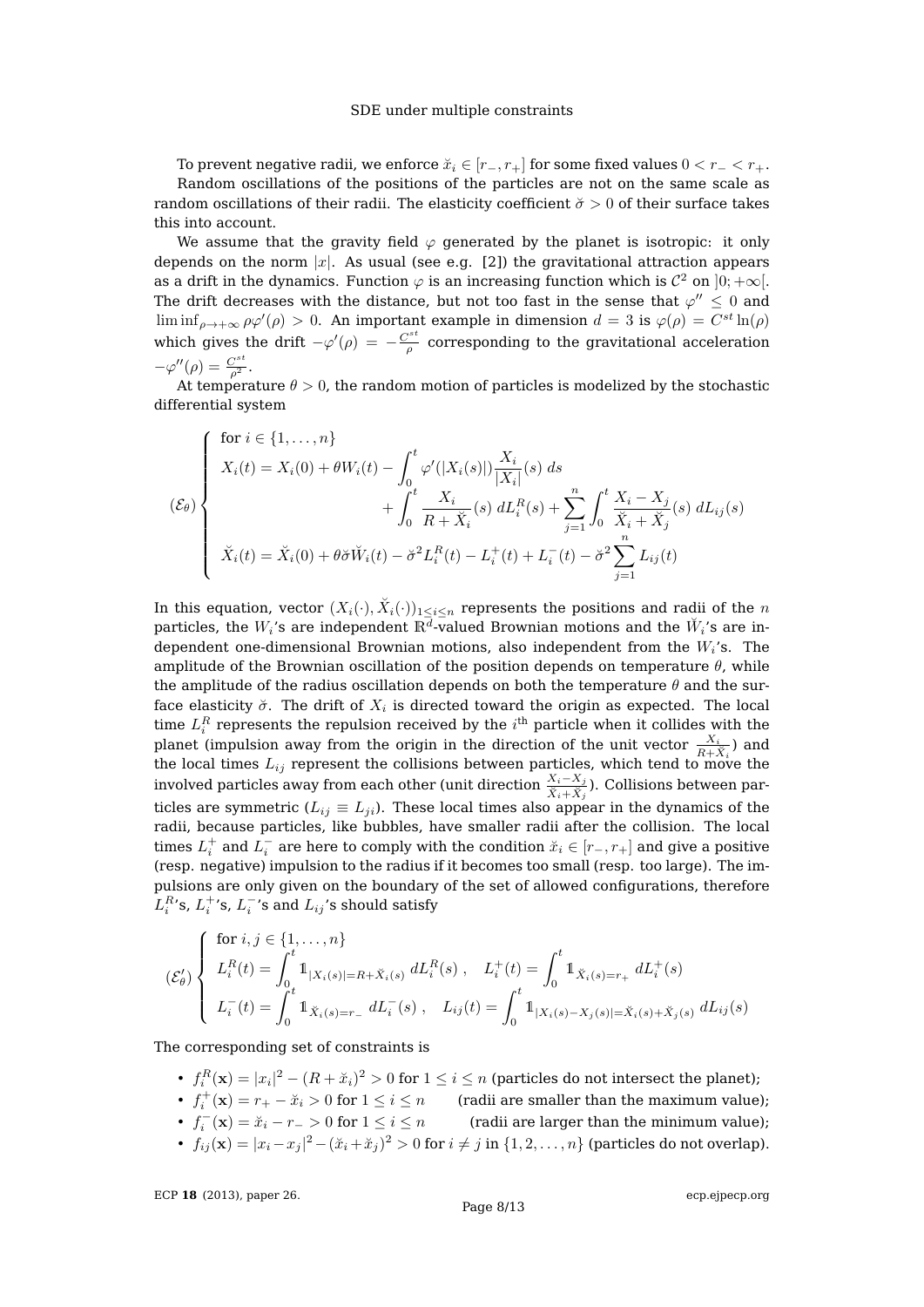#### <span id="page-8-2"></span>**Proposition 3.1.**

 $\big\{f_i^R, f_i^+, f_i^-;~1\leq i\leq n\big\} \cup \{f_{ij};~1\leq i< j\leq n\}$  is a set of compatible constraints on  $\mathbb{R}^{n(d+1)}.$ 

Let  $\mathcal{D} = \bigcap_{i=1}^n \left( (f_i^R)^{-1}(\mathbb{R}^*_+) \cap (f_i^+)^{-1}(\mathbb{R}^*_+) \cap (f_i^+)^{-1}(\mathbb{R}^*_+) \cap \bigcap_{j \neq i} (f_{ij})^{-1}(\mathbb{R}^*_+) \right)$ .

### <span id="page-8-3"></span>**Proposition 3.2.**

If  $\varphi$  is an increasing  $\mathcal{C}^2$ -function on  $]0;+\infty[$  satisfying  $\varphi''\leq 0$  and  $\liminf\limits_{\rho\to+\infty}\rho\varphi'(\rho)>0$  then equation  $(\mathcal{E}_{\theta}, \mathcal{E}'_{\theta})$  has a unique strong solution, which is a  $\overline{\mathcal{D}}$ -valued process.

The measure  $1_{\mathcal{D}}(x)e^{-\frac{1}{\theta^2}\sum_{i=1}^n\varphi(|x_i|)}dx$  is a time-reversible measure for the solution. For  $\theta$  small enough, this measure is finite thus the solution admits a time-reversible probability measure:

$$
\mu_\theta(d\mathbf{x}) = \frac{1}{\int_{\mathcal{D}} e^{-\frac{1}{\theta^2} \sum_{i=1}^n \varphi(|y_i|)} d\mathbf{y}} 1_{\mathcal{D}}(\mathbf{x}) e^{-\frac{1}{\theta^2} \sum_{i=1}^n \varphi(|x_i|)} d\mathbf{x}
$$

Once existence and uniqueness is proved for the dynamics, we will check that at low temperature all particles cluster around the planet with high probability. That is, there exists with high probability an interface between two regions around the planet: no particle over some altitude, and beneath this altitude a particle density so high that one cannot add one more particle (see figure [1\)](#page-8-1).



<span id="page-8-1"></span>Figure 1: A configuration with an interface between high particle density and empty space.

#### <span id="page-8-0"></span>**Proposition 3.3.**

For each positive  $\varepsilon$ , let  $A_{\varepsilon}$  be the set of configurations which do not pack into a minimal volume:

$$
A_{\varepsilon} = \{ \mathbf{x} \in \mathcal{D}; \ \exists \mathbf{y} \in \mathcal{D} \ \exists k \leq n \ \text{s.t.} \ \forall i \neq k \ \ y_i = x_i \ \text{and} \ |y_k| < |x_k| - \varepsilon \}
$$

The probability that  $A_{\varepsilon}$  occurs at equilibrium tends to zero as the temperature tends to zero:

$$
\lim_{\theta \to 0} \mu_{\theta}(A_{\varepsilon}) = 0.
$$

The end of the paper is devoted to the proofs of the three above propositions.

Proof of proposition [3.1.](#page-8-2) The constraints in

$$
\mathcal{F} = \{ f_{ij} \; ; \; 1 \leq i < j \leq n \} \cup \{ f_i^+, f_i^-, f_i^R \; ; \; 1 \leq i \leq n \}
$$

are  $\mathcal{C}^{\infty}$  and the corresponding set D of possible configurations is obviously a non-empty connected set. The first derivative of each constraint function is uniformly positive on its vanishing set because:

• 
$$
\nabla f_i^R(\mathbf{x}) = 2(0, ..., 0, x_i, -(R + \breve{x}_i), 0, ..., 0)
$$
  
if  $f_i^R(\mathbf{x}) = 0$  i.e.  $|x_i| = R + \breve{x}_i$  then  $|\nabla f_i^R(\mathbf{x})| = 2\sqrt{2}(R + \breve{x}_i) \ge 2\sqrt{2}(R + r_-) > 0$ ;  
•  $\nabla f_i^+(\mathbf{x}) = -\nabla f_i^-(\mathbf{x}) = -(0, ..., 0, 1, 0, ..., 0)$   $((i(d+1) - 1)$ th coordinate) ;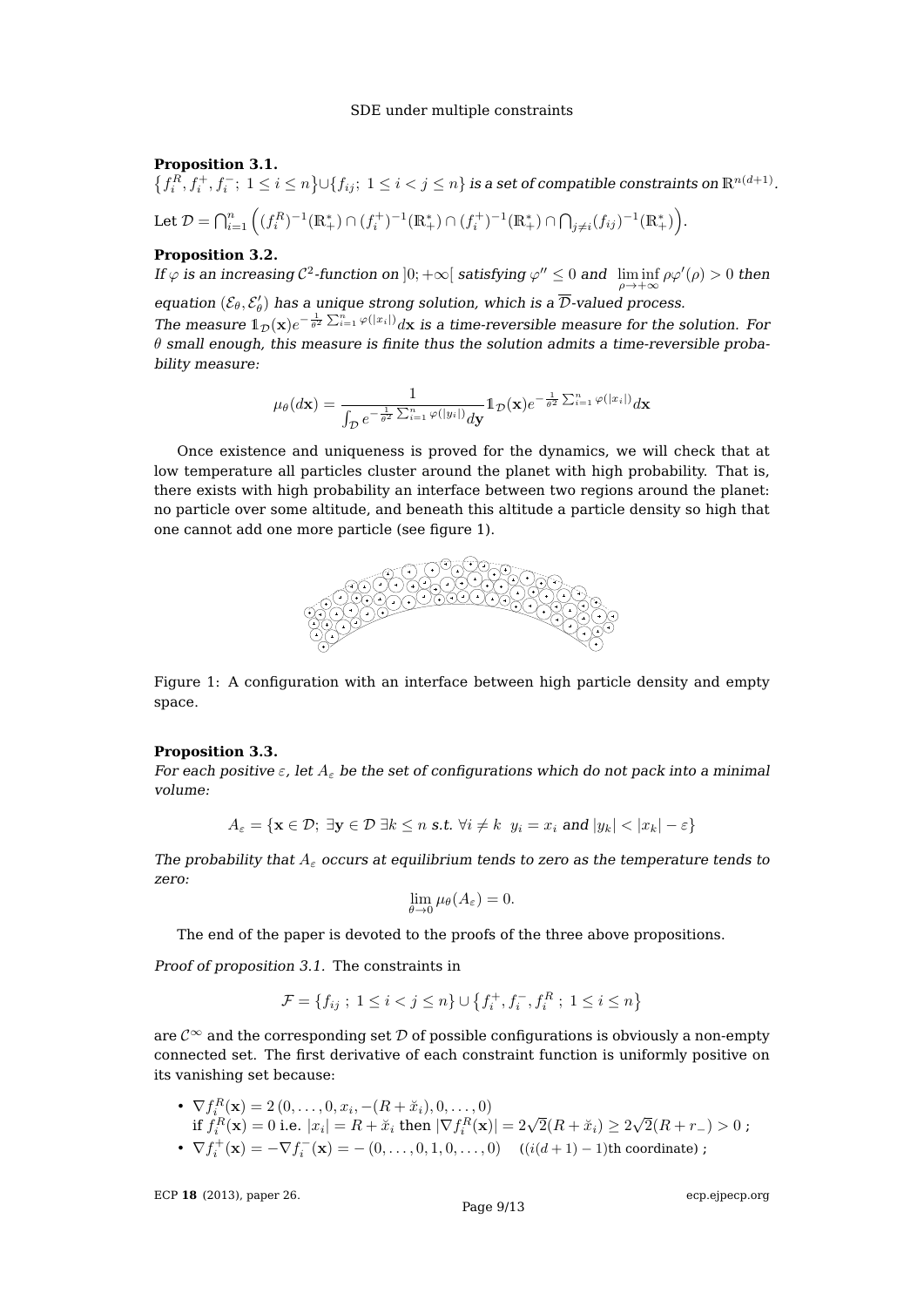• 
$$
\nabla f_{ij}(\mathbf{x}) = 2(0, ..., 0, x_i - x_j, -(x_i + \breve{x}_j), 0, ..., 0, x_j - x_i, -(x_i + \breve{x}_j), 0, ..., 0)
$$
  
if  $f_{ij}(\mathbf{x}) = 0$  i.e.  $|x_i - x_j| = \breve{x}_i + \breve{x}_j$  then  $|\nabla f_{ij}(\mathbf{x})| = 4(\breve{x}_i + \breve{x}_j) \ge 8r - 8$ .

We check the condition  $\inf_{{\bf x}\in\partial\mathcal{D}}d(0,Con{\bf v}({\bf x}))>0$  in the form given in lemma [2.3.](#page-2-2) We have to find some positive  $\beta_0$  and some non-vanishing vector v depending on  $\mathbf{x} \in \partial \mathcal{D}$  such that

$$
\forall f \in \mathcal{F} \text{ s.t. } f(\mathbf{x}) = 0 \quad \mathbf{v}.\nabla f(\mathbf{x}) \ge \beta_0 |\mathbf{v}| |\nabla f(\mathbf{x})|
$$

From an intuitive point of view,  $\bf{v}$  is the "shortest way to go back" into  $\cal{D}$  from the point x on the boundary of  $D$ . It is the quickest way for colliding particles to go apart, for particles with maximum (resp. minimum) radius to become smaller (resp. larger) and for particles touching the planet to go away.  $C^{R}$  will denote the indices of these globules:  $C^R = \{i \text{ s.t. } |x_i| = R + \breve{x}_i\}.$ 

Intuitively, the best way to separate colliding particles is to move them away from the center of gravity of the cluster. One should give each center  $x_i$  an impulsion in the direction  $x_i - \frac{1}{\sharp C_i} \sum_{j \in C_i} x_j$  where  $C_i \subset \{1, \ldots, n\}$  is the cluster of colliding particles around  $x_i$  (i.e.  $C_i$  is the set containing i and all indices connected to i in the graph constructed on the vertices  $\{1,\ldots,n\}$  by the edges  $j \sim j' \iff |x_j - x_{j'}| = \tilde{x}_j + \tilde{x}_{j'}\}$ . Similarly, the best way for particles touching the planet to go away is for each center  $x_i$  with  $i\in C^R$  to receive a small impulsion proportional to  $x_i$  (this impulsion will also separate clusters of colliding particles). So a convenient v should be

$$
v_i = \begin{cases} x_i - \frac{1}{\sharp C_i} \sum_{j \in C_i} x_j & \text{if } C_i \cap C^R = \emptyset \\ x_i & \text{if } C_i \cap C^R \neq \emptyset \end{cases} \quad \text{and} \quad \check{v}_i = \begin{cases} r_-/2 & \text{if } \check{x}_i = r_- \\ -r_-/2 & \text{if } \check{x}_i = r_+ \\ 0 & \text{otherwise} \end{cases}
$$

Let us prove that the above vector v satisfies the desired inequalities.

• if  $|x_i| = R + \breve{x}_i$  then  $v_i = x_i$  hence  $\mathbf{v} \cdot \frac{\nabla f_i^R(\mathbf{x})}{\nabla f_i^R(\mathbf{x})}$  $\frac{\nabla f_i^R(\mathbf{x})}{|\nabla f_i^R(\mathbf{x})|} = \frac{R + \breve{x}_i}{\sqrt{2}}$ i  $\overline{c}$  $-\frac{\breve{v}_i}{\sqrt{2}}$  $\overline{c}$  $\geq \frac{R}{4}$  $\overline{c}$ • if  $\breve{x}_i = r_+$  then  $\mathbf{v} \cdot \frac{\nabla f_i^+(\mathbf{x})}{\nabla f_i^+(\mathbf{x})}$  $\frac{\nabla f_i^+(\mathbf{x})}{|\nabla f_i^+(\mathbf{x})|} = -\breve{v}_i = \frac{r_-}{2}$  $\frac{\overline{C} - 2}{2}$  and if  $\breve{x}_i = r_-$  then  $\mathbf{v} \cdot \frac{\nabla f_i^-(\mathbf{x})}{|\nabla f_i^-(\mathbf{x})|^2}$  $\frac{\nabla f_i^-(\mathbf{x})}{|\nabla f_i^-(\mathbf{x})|} = \check{v}_i = \frac{r_-}{2}$ 2 • If  $|x_i - x_j| = \tilde{x}_i + \tilde{x}_j$  then  $C_i = C_j$  which implies  $v_i - v_j = x_i - x_j$  thus

$$
\mathbf{v} \cdot \frac{\nabla f_{ij}(\mathbf{x})}{|\nabla f_{ij}(\mathbf{x})|} = \frac{\breve{x}_i + \breve{x}_j}{4} - \frac{\breve{v}_i + \breve{v}_j}{4} \ge \frac{r-4}{4}
$$

So v.  $\frac{\nabla f(\mathbf{x})}{\nabla f(\mathbf{x})}$  $\frac{\nabla f(\mathbf{x})}{|\nabla f(\mathbf{x})|}$  is bounded from below, uniformly in  $\mathbf{x} \in \partial \mathcal{D}$  and  $f \in \mathcal{F}$  such that  $f(\mathbf{x}) = 0$ . To complete the proof of proposition [3.1,](#page-8-2) it only remains to find a uniform upper bound for  $|v|$ .

$$
|\mathbf{v}|^2 = \sum_{i=1}^n |v_i|^2 + \breve{v}_i^2 = \sum_{i; \ C_i \cap C^R \neq \emptyset} |x_i|^2 + \sum_{i; \ C_i \cap C^R = \emptyset} |\frac{1}{\sharp C_i} \sum_{j \in C_i} (x_i - x_j)|^2 + n\frac{r^2}{4}
$$

If  $C_i$  is any cluster of colliding globules,

 $\Omega$ 

$$
\left| \sum_{j \in C_i} (x_i - x_j) \right|^2 \leq \sharp C_i \sum_{j \in C_i} |x_i - x_j|^2 \leq \sharp C_i \sum_{k=0}^{\sharp C_i - 1} (2kr_+)^2 = (2r_+)^2 (\sharp C_i)^2 \frac{(\sharp C_i - 1)(2\sharp C_i - 1)}{6}
$$

Similarly, if  $C_i$  is a cluster with at least one globule at distance  $R + \breve{x}_i$  of the origin,

$$
\sum_{j \in C_i} |x_j|^2 \le \sum_{k=0}^{\sharp C_i - 1} (R + \breve{x}_i + 2kr_+)^2 \le 2\sharp C_i (R + \breve{x}_i)^2 + 2(2r_+)^2 \frac{(\sharp C_i - 1)\sharp C_i (2\sharp C_i - 1)}{6}
$$

ECP **18** [\(2013\), paper 26.](http://dx.doi.org/10.1214/ECP.v18-2730)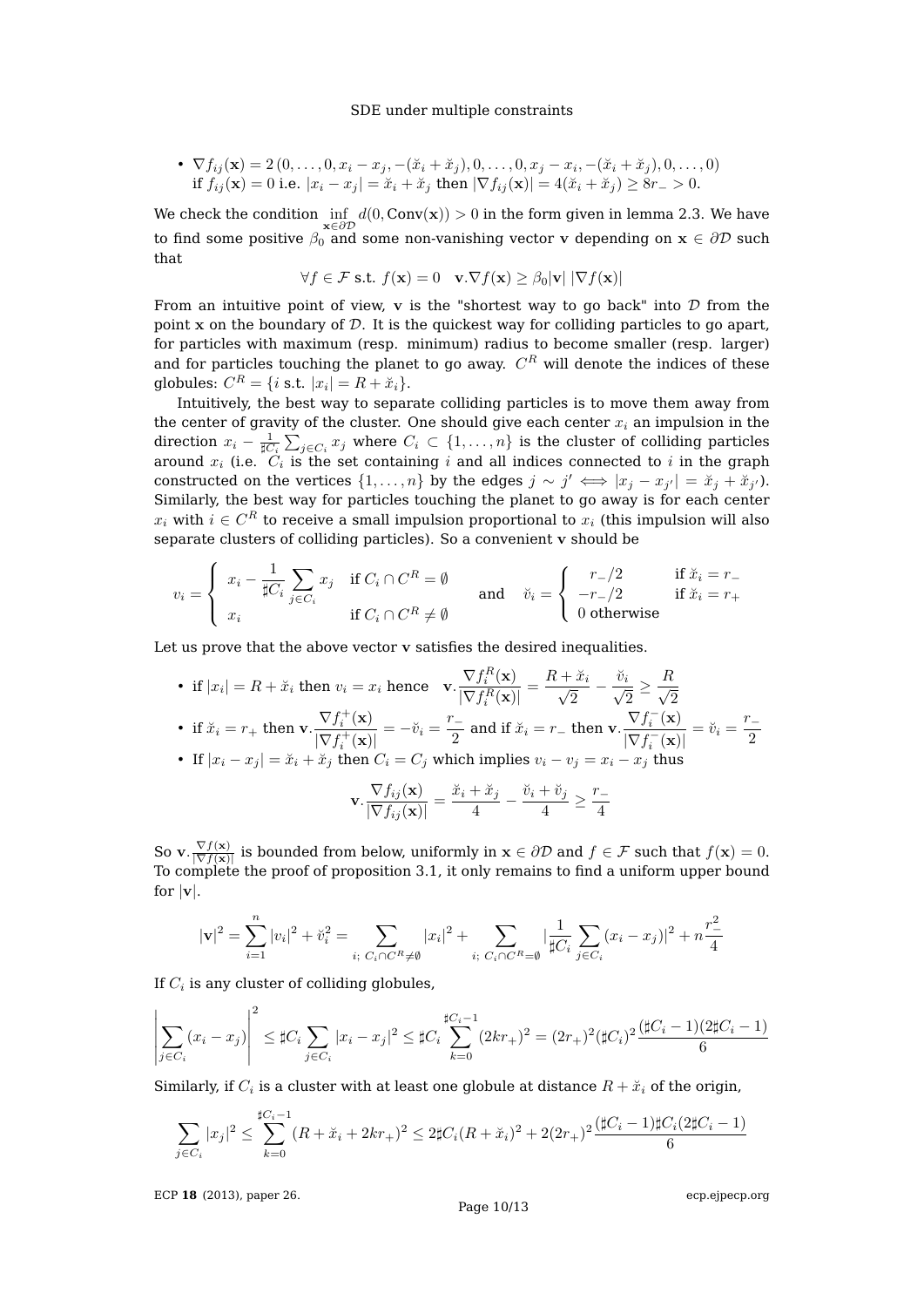and the same upper bound holds for a sum over a union of such clusters. Consequently

$$
|\mathbf{v}|^2 \leq 2n(R+r_+)^2 + \frac{4}{3}r_+^2(n-1)n(2n-1) + \frac{2}{3}r_+^2 \sum_{i; \ C_i \cap C^R = \emptyset} (\sharp C_i - 1)(2\sharp C_i - 1) + n\frac{r_-^2}{4}
$$

Since the sum over  $\{i; C_i \cap C^R = \emptyset\}$  is smaller than  $n(n-1)(2n-1)$ , the norm of v is uniformly bounded from above as a function of x. This completes the proof.  $\Box$ 

Proof of proposition [3.2.](#page-8-3) We use theorem [2.2](#page-2-3) with the  $n(d+1)\times n(d+1)$  diagonal matrix θ which has *n* times the sequence  $(θ, \ldots, θ, θσ)$  as its main diagonal entries. Since the constraints are compatible on  $\mathbb{R}^{n(d+1)}$ , for any  $\mathcal{C}^2$ -function  $\Phi$  on  $\mathbb{R}^{n(d+1)}$  with bounded derivatives,

<span id="page-10-0"></span>
$$
\mathbf{X}(t) = \mathbf{X}(0) + \theta \mathbf{W}(t) - \frac{1}{2} \int_0^t \theta^t \theta \nabla \Phi(\mathbf{X}(s)) ds + \sum_{f \in \mathcal{F}} \int_0^t \theta^t \theta \nabla f(\mathbf{X}(s)) dL_f(s)
$$
(3.1)

has a unique strong solution in the closure of the set  $D$  defined by the constraints. Choosing  $\Phi(\mathbf{x}) = \sum_{i=1}^n \varphi(|x_i|)/\theta^2$  hence  $\nabla_{x_i}\Phi(\mathbf{x}) = \frac{1}{\theta^2} \frac{x_i}{|x_i|} \varphi'(|x_i|)$  and  $\nabla_{\breve{x}_i}\Phi(\mathbf{x}) = 0$ , equation [\(3.1\)](#page-10-0) becomes

$$
X_i(t) = X_i(0) + \theta W_i(t) - \int_0^t \varphi'(|X_i(s)|) \frac{X_i}{|X_i|}(s) ds + \int_0^t 2\theta^2 X_i(s) dL_{f_i^R}(s) + \sum_{j=1}^n \int_0^t 2\theta^2 (X_i - X_j)(s) dL_{f_{ij}}(s) \n\check{X}_i(t) = \check{X}_i(0) + \theta \check{\sigma} \check{W}_i(t) + \theta^2 \check{\sigma}^2 \left( - \int_0^t 2(R + \check{X}_i)(s) dL_{f_i^R}(s) - L_{f_i^+}(t) + L_{f_i^-}(t) - \sum_{j=1}^n \int_0^t 2(\check{X}_i + \check{X}_j)(s) dL_{f_{ij}}(s) \right)
$$

Let us define  $L_{ij}(\cdot) = 2\theta^2 \int_0^1 (\breve{X}_i + \breve{X}_j)(s) dL_{f_{ij}}(s)$ ,  $L_i^+ = \theta^2 \breve{\sigma}^2 L_{f_i^+}$ ,  $L_i^- = \theta^2 \breve{\sigma}^2 L_{f_i^-}$  and  $L_i^R(\cdot)=2\theta^2\int_0^{\cdot}(R+\breve{X}_i)(s)dL_{f_i^R}(s).$  The property  $L_f(\cdot)=\int_0^{\cdot}\mathbb{1}_{f(\mathbf{X}(s))=0}\,dL_f(s)$  implies that condition  $(\mathcal{E}'_{\theta})$  is satisfied for these new local times. Then the solution of equation [\(3.1\)](#page-10-0) is the solution of  $(\mathcal{E}_{\theta})$ . Theorem [2.5](#page-3-2) states that  $\mathbb{1}_{\mathcal{D}}(\mathbf{x})e^{-\Phi(\mathbf{x})}d\mathbf{x} = \mathbb{1}_{\mathcal{D}}(\mathbf{x})e^{-\frac{1}{\theta^2}\sum_{i=1}^n\varphi(|x_i|)}d\mathbf{x}$ is a time-reversible measure for the solution. To complete the proof, let us check that this measure can be renormalized as a probability measure for  $\theta$  small enough.

From the positivity of  $\ell := \liminf_{\rho \to +\infty} \rho \varphi'(\rho)$  we get

$$
\forall \eta > 0 \ \ \exists K > 0 \ \ \forall \rho > K \ \ \varphi'(\rho) \ge \frac{\ell - \eta}{\rho}.
$$

This integrates into  $\varphi(\rho) \ge \varphi(K) + (\ell - \eta)(\ln \rho - \ln K)$  for  $\rho \ge K$  and leads to

$$
\forall c > 0 \qquad \int_{K}^{+\infty} e^{-c\varphi(\rho)} \rho^{d-1} d\rho \leq e^{-c\varphi(K)} K^{c(\ell-\eta)} \int_{K}^{+\infty} \rho^{-c(\ell-\eta)+d-1} d\rho
$$

For  $c$  large enough to satisfy  $-c(\ell - \eta) + d < 0$  the above integral is finite, that is,

$$
\int_{\mathbb{R}^d \setminus B(0,R)} e^{-c\varphi(|x|)} dx < +\infty
$$

This gives the desired normalization constant for  $\theta$  small enough to satisfy  $\frac{1}{\theta^2} \geq c$ :

$$
\int_{\mathcal{D}} e^{-\frac{1}{\theta^2} \sum_{i=1}^n \varphi(|x_i|)} d\mathbf{x} \leq e^{-\frac{n}{\theta^2} \underline{\varphi}} \int_{(\mathbb{R}^d \setminus B(0,R))^n} e^{-c(\sum_{i=1}^n \varphi(|x_i|) - n\underline{\varphi})} d\mathbf{x}
$$
\n
$$
\leq e^{cn\underline{\varphi} - \frac{n}{\theta^2} \underline{\varphi}} \left( \int_{\mathbb{R}^{d-1} \setminus B(0,R)} e^{-c\varphi(|x|)} dx \right)^n < +\infty
$$

ECP **18** [\(2013\), paper 26.](http://dx.doi.org/10.1214/ECP.v18-2730)

 $\sqrt{ }$ 

 $\begin{array}{c} \hline \end{array}$ 

 $\begin{array}{c} \hline \end{array}$ 

[ecp.ejpecp.org](http://ecp.ejpecp.org/)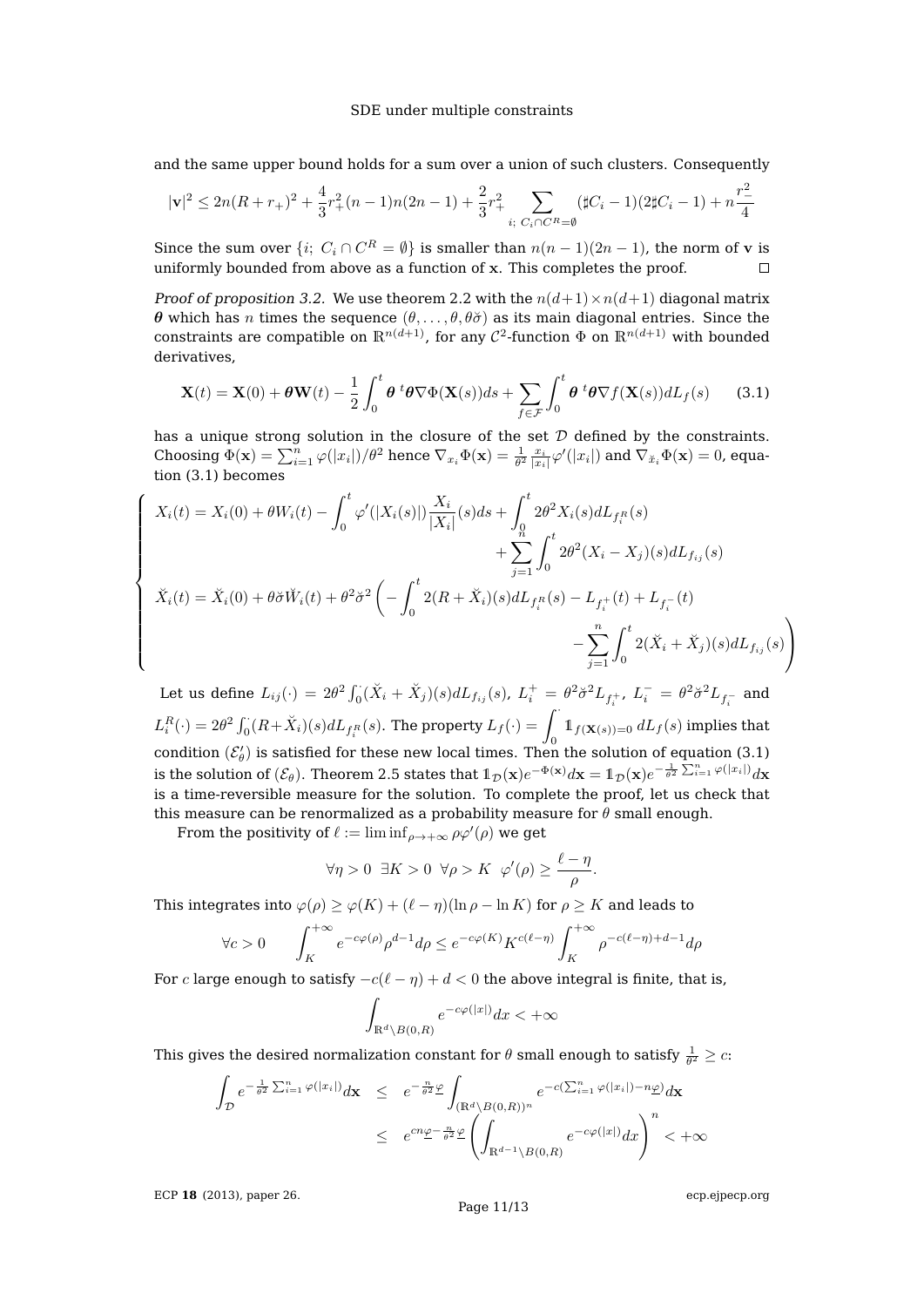where  $\varphi = \min_{[R, +\infty[} \varphi \text{ denotes the infimum on } [R, +\infty[ \text{ of the smooth increasing func-})]$ tion  $\varphi$ .  $\Box$ 

Proof of proposition [3.3.](#page-8-0) Let  $\underline{\varphi}_{\mathcal{D}} := \inf \{ \sum_{i=1}^n \varphi(|y_i|); \ y \in \mathcal{D} \}$ . This infimum exists because  $\varphi$  is increasing on  $]0; +\infty[$ . We fix  $x \in A_{\varepsilon}$ . There exists an allowed configuration  $y$  with all particles at the same position as in x except one particle (say, the  $k't$ h) which satisfies  $|y_k| < |x_k| - \varepsilon.$  Since  $\varphi'$  is a decreasing function,

$$
\sum_{i=1}^{n} \varphi(|x_i|) = \sum_{i=1}^{n} \varphi(|y_i|) + \int_{|y_k|}^{|x_k|} \varphi'(\rho) d\rho > \underline{\varphi}_{\mathcal{D}} + (|x_k| - |y_k|) \varphi'(|x_k|)
$$

Function  $\varphi'$  admits a limit at infinity.

- If this limit does not vanish, then  $\sum_{n=1}^n$  $i=1$  $\varphi(|x_i|) > \underline{\varphi}_{\mathcal{D}} + \varepsilon \lim_{\rho \to +\infty} \varphi'(\rho) > \underline{\varphi}_{\mathcal{D}};$
- If  $\lim_{+\infty} \varphi' = 0$ , the positivity of  $\ell = \liminf_{\rho \to +\infty} \rho \varphi'(\rho)$  implies the existence of a K such that

$$
\forall \rho \geq K \qquad \rho \varphi'(\rho) \geq \frac{2\ell}{3} \quad \text{and} \quad (R+r_+) \varphi'(\rho) \leq \frac{\ell}{3} \quad \text{hence} \quad (\rho-R-r_+) \varphi'(\rho) \geq \frac{\ell}{3}.
$$

Without loss of generality, we can choose  $K \ge R + 2nr_+ + n\varepsilon$ . Consider the  $x_k$ 's such that there exists  $y \in \mathcal{D}$  satisfying  $|y_k| < |x_k| - \varepsilon$  and  $y_i = x_i$  for  $i \neq k$ .

**–** If at least one of them has a norm smaller than K then

$$
\sum_{i=1}^{n} \varphi(|x_i|) > \underline{\varphi}_{\mathcal{D}} + \varepsilon \varphi'(K) > \underline{\varphi}_{\mathcal{D}}
$$

**–** If not, all particles in x are at distance at least K from the origin because it is impossible for only n particles to completely fill a sphere of radius  $K \geq$  $R+2nr_{+}+n\varepsilon$ . The  $x_k$  which has the largest norm is shifted at distance  $R+r_{+}$ from the origin and is relabeled  $y_k$ . This define configuration  $y \in \mathcal{D}$ . Then

$$
\sum_{i=1}^{n} \varphi(|x_i|) > \underline{\varphi}_{\mathcal{D}} + (|x_k| - R - r_+)\varphi'(|x_k|) \ge \underline{\varphi}_{\mathcal{D}} + \frac{\ell}{3} > \underline{\varphi}_{\mathcal{D}}
$$

So we obtain  $\sum_{n=1}^n$  $i=1$  $\varphi(|x_i|) > \underline{\varphi}_{\mathcal{D}} + \varepsilon'$  for all  $\mathbf{x} \in A_\varepsilon$  with a positive  $\varepsilon'$  equal to  $\varepsilon \lim_{+\infty} \varphi'$  if this limit does not vanish and to  $\min(\varepsilon\varphi'(K),\ \frac{\ell}{3})$  otherwise.

An immediate consequence is  $\mu_\theta(A_\varepsilon) \leq \mu_\theta(\{\mathbf{x} \in \mathcal{D}; \ \sum^n \varphi(|x_i|) > \underline{\varphi}_{\mathcal{D}} + \varepsilon'\}).$ The normalization constant of the probability measure  $\mu_\theta$  is larger than

$$
\frac{1}{2}
$$

$$
\int_{\mathcal{D}} \mathbb{1}_{\sum_{i=1}^{n} \varphi(|x_{i}|) \leq \underline{\varphi}_{\mathcal{D}} + \varepsilon'} e^{-\frac{1}{\theta^{2}} \sum_{i=1}^{n} \varphi(|x_{i}|)} d\mathbf{x} \geq e^{-\frac{1}{\theta^{2}} (\underline{\varphi}_{\mathcal{D}} + \varepsilon')} \int_{\mathcal{D}} \mathbb{1}_{\sum_{i=1}^{n} \varphi(|x_{i}|) \leq \underline{\varphi}_{\mathcal{D}} + \varepsilon'} d\mathbf{x}
$$
  
thus  $\mu_{\theta}(A_{\varepsilon}) \leq \frac{\int_{\mathcal{D}} \mathbb{1}_{\sum_{i=1}^{n} \varphi(|x_{i}|) > \underline{\varphi}_{\mathcal{D}} + \varepsilon'} e^{-\frac{1}{\theta^{2}} (\sum_{i=1}^{n} \varphi(|x_{i}|) - \underline{\varphi}_{\mathcal{D}} - \varepsilon')} d\mathbf{x}}{\int_{\mathcal{D}} \mathbb{1}_{\sum_{i=1}^{n} \varphi(|x_{i}|) \leq \underline{\varphi}_{\mathcal{D}} + \varepsilon'} d\mathbf{x}}.$ 

The denominator does not depend on  $\theta$ . Dominated convergence theorem ensures that the numerator converges to zero when  $\theta$  tends to  $0.$  So we obtain  $\lim\limits_{\theta\to 0}\mu_\theta(A_\varepsilon)=0.$  $\Box$ 

ECP **18** [\(2013\), paper 26.](http://dx.doi.org/10.1214/ECP.v18-2730)